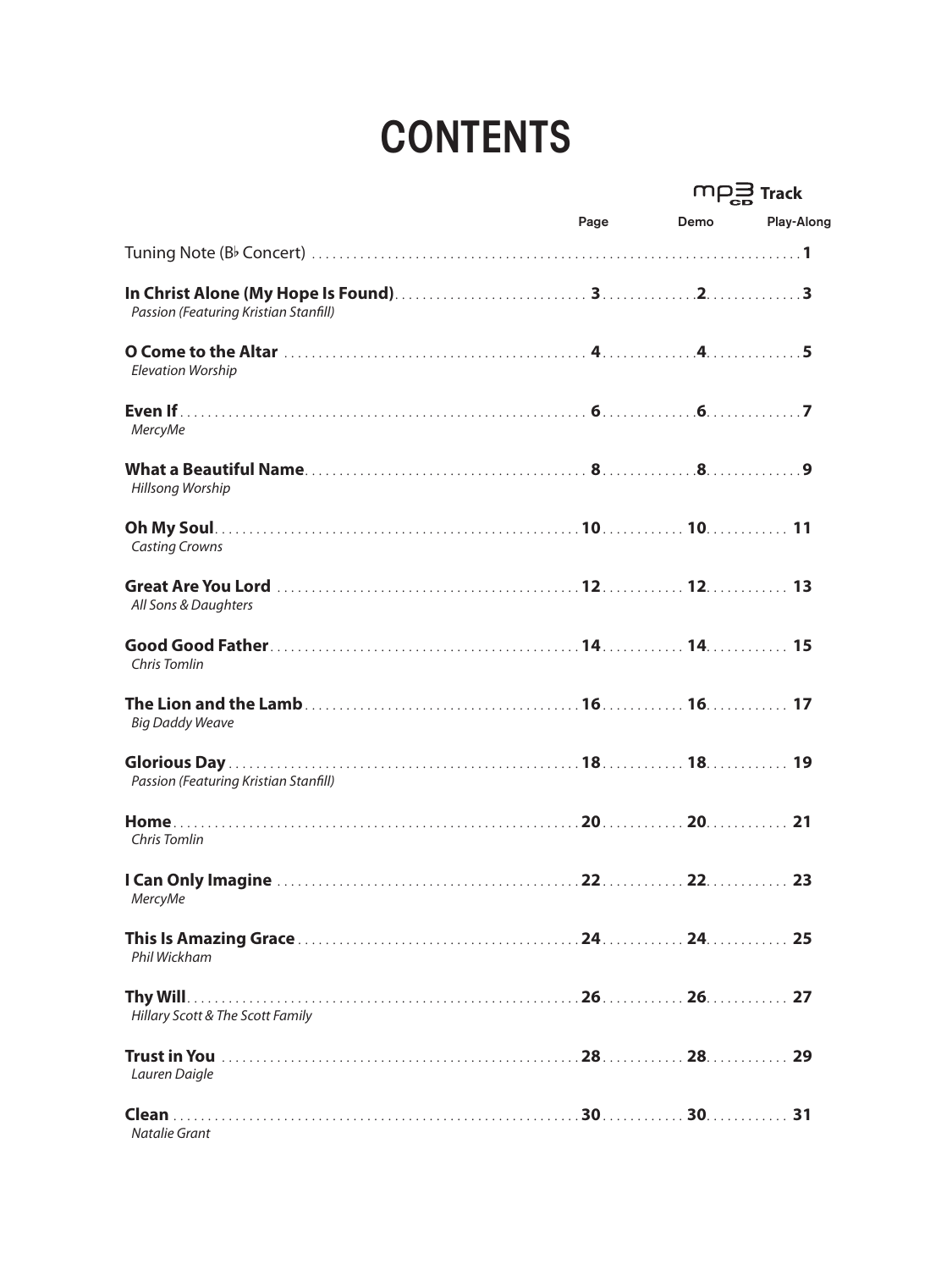## **IN CHRIST ALONE (MY HOPE IS FOUND)**<sup>3</sup>



All Rights Reserved Used by Permission